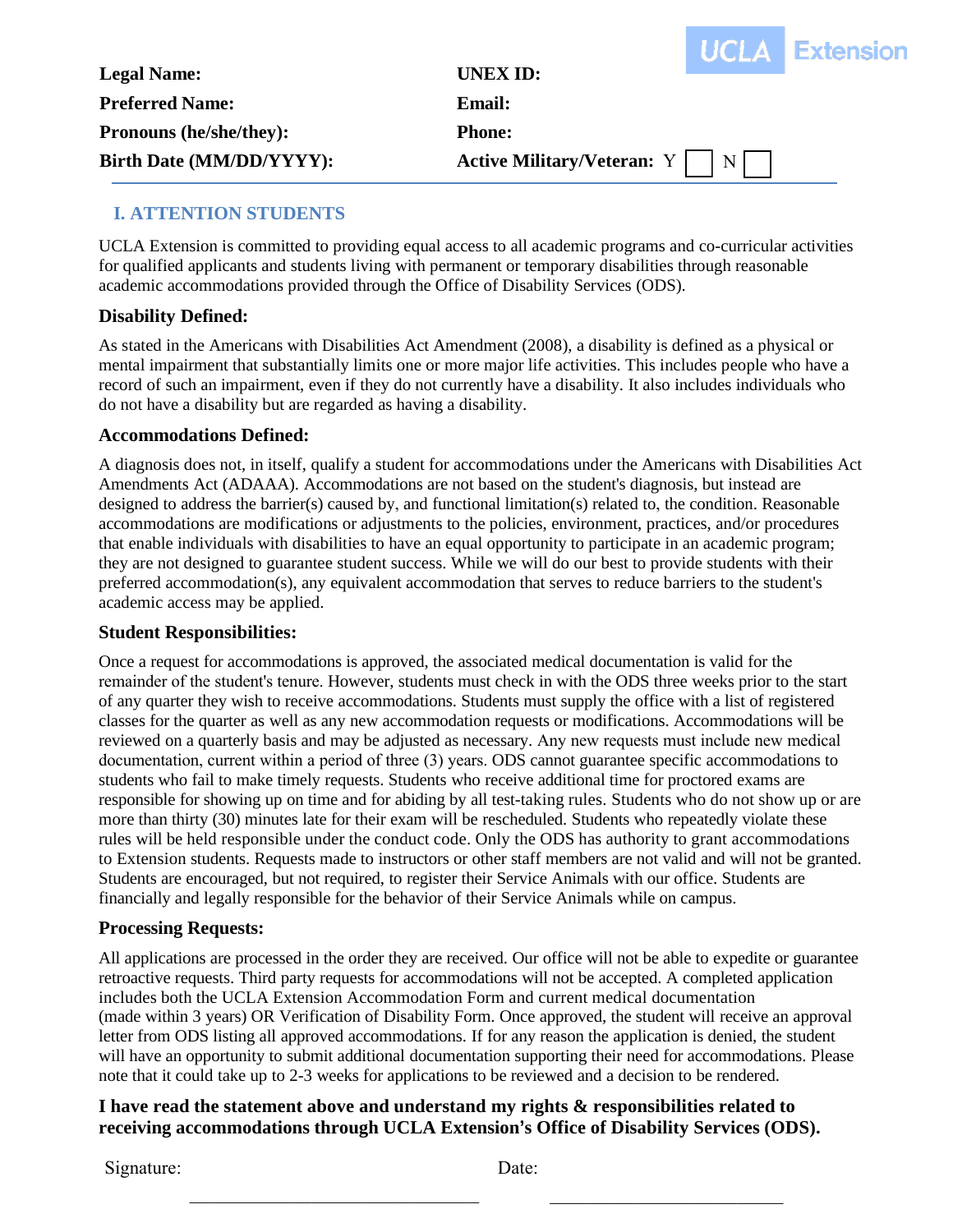

### **Legal Name: UNEX ID:**

## **II. GENERAL NATURE OF DISABILITY / DISABILITIES**

**To the best of your ability, please describe your disability, and how the symptoms and/or limitations of your disability impact you academically (please include diagnosis):**

**Are you applying for accommodations related to a temporary disability or acute condition (accident/injury, pregnancy, surgery, etc.)? If so, please describe:**

# **If applying for temporary accommodations, how long do you anticipate needing services?**

| 1-2 weeks                       | 6 weeks-2 months                          |
|---------------------------------|-------------------------------------------|
| 3-5 weeks                       | More than 2 months                        |
| In what academic areas have you | I am requesting the following             |
| experienced difficulties:       | accommodations:                           |
| Completing assignments on time  | Adaptive Technology (i.e. Livescribe Pen, |
| Comprehending concepts          | Kurzweil, etc.)                           |
| Following along during lecture  | <b>Alternative Format</b>                 |
| Math                            | <b>Assistive Listening Device</b>         |
| Motivation                      | Notetaking Support                        |
| Organizing written work         | Sign Language Interpreters                |
| Reading                         | <b>Real-Time Captioning</b>               |
| Reading rate                    | Other:                                    |
| Retaining information           | Physical Space (describe):                |
| Spelling                        | Testing Accommodations (please specify):  |
| <b>Study Skills</b>             |                                           |
| Self-Confidence in school       |                                           |
| Taking notes during lecture     |                                           |
| Taking tests                    |                                           |

**How would receiving the above accommodations mitigate barriers associated with your disability?**